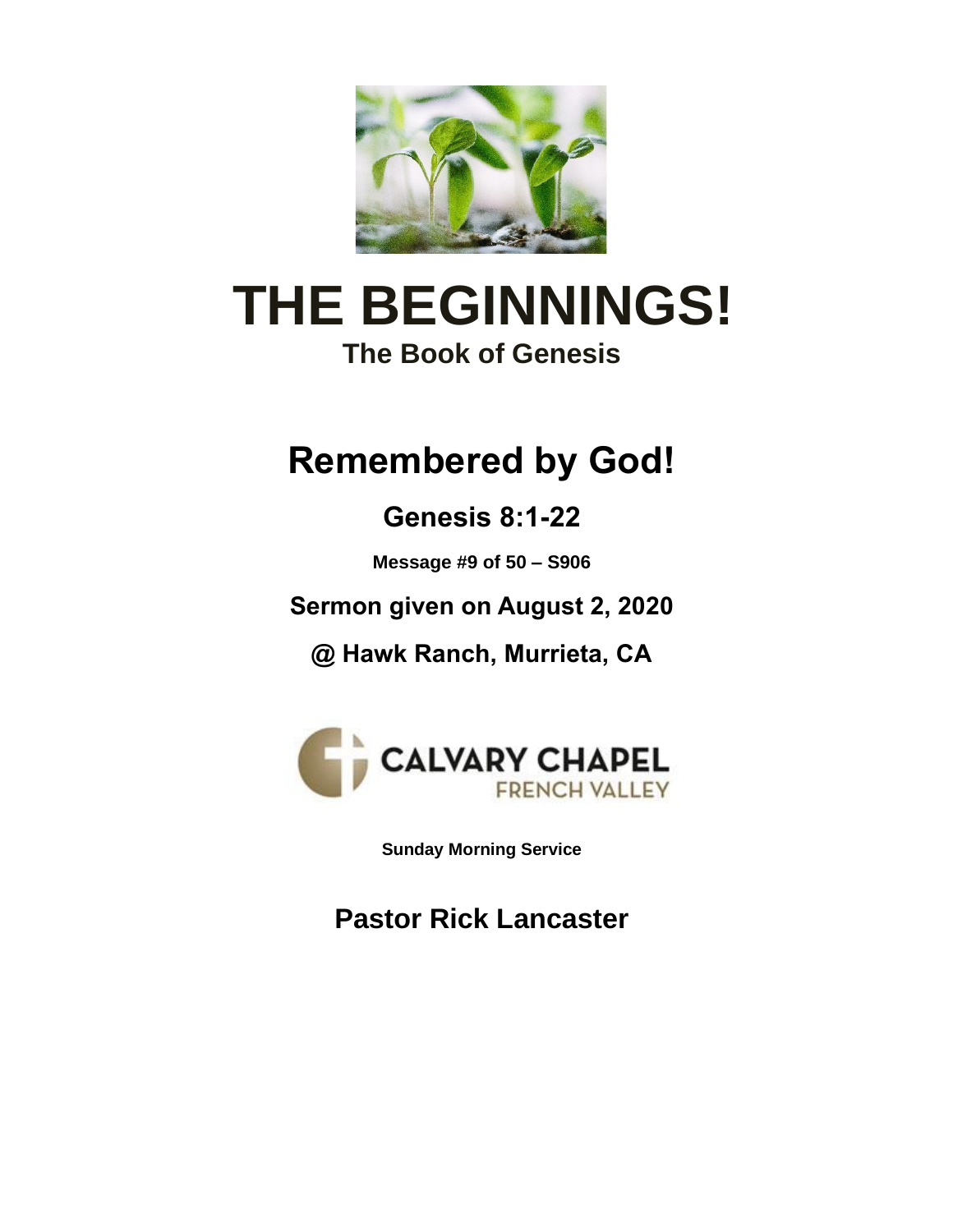## **Remembered by God!**

#### *Genesis 8:1-22*

#### **Opening Comments**

- Good morning turn to **Genesis 8**
- Today we continue our journey through **Genesis: THE BEGINNINGS!**
- Since Adam and Eve were kicked out of the Garden, man and women have been something less than perfect
- We all have flaws, weaknesses imperfections that make living with us harder than it ought to be
- In our marriages or other close relationships, it is our imperfections that lead to conflicts, frustration, bitterness, resentment, apathy, and other things
- Some of our imperfections are not easy to fix
- One of my imperfections is in the area of empathy  $-I$  don't feel things the way I imagine a pastor ought to feel
- This is something God is going to have to work out in me **Philippians 1:6**

**…He who has begun a good work in you will complete** *it* **until the day of Jesus Christ…**

- Kelly is a big help to me in this area she is very empathetic and helps me to see things I can't
- Another area of imperfection in my life is remembering things that I ought to remember
- If you have ever asked me on a Sunday morning to do something for you, you have probably heard me say, 'Send me an email!'
- So many important things come across my mind on Sunday mornings, that I struggle to retain a lot of them
- Not because I do not discern the importance my mind just doesn't retain them in a way that I can easily remember
- If I don't write it down or you don't remind me, there is a fairly high chance that I won't remember
- As we mature in our faith, we become better able to identify our own imperfections and then we seek the help we need from God, His Word, His Spirit, or His people to mitigate those imperfections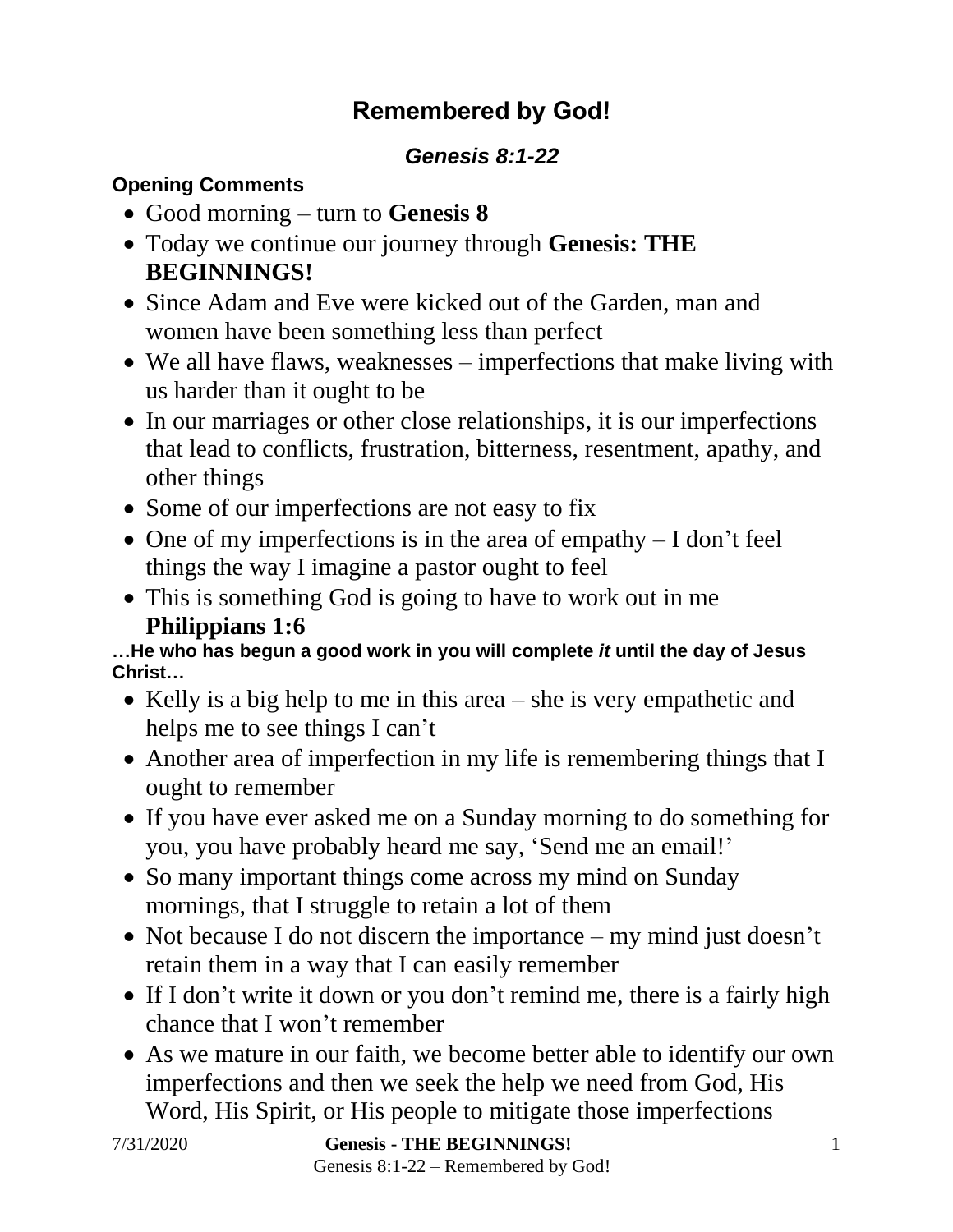- God, our Heavenly Father has no imperfections!
- He is perfect in every way, including His memory perfect memory!
- As Christians, this is an attribute of God that we should rejoice in
- God remembers you source of comfort, strength, and hope
- Let's pray and ask the Spirit to strengthen our hearts this morning
- **Pray**

#### **Teaching**

## • **Remembered by God!**

- In the last chapter, after 100 years, Noah finished building the ark
- Then God, told Noah to go into the ark and God brought the animals in to save them from the Flood
- And then the Flood came God cleansed the world of the wickedness
- It took forty days to completely cover the earth with water
- The only safe place was inside the ark outside was devastation unlike anything we can imagine
- It may have been safe inside the ark, but it probably wasn't comfortable
- The sounds of the devastation outside must have been deafening
- And it went on for forty days without relenting, even for a moment
- And then it stopped
- And then for 150 days the ark drifted silently upon the waters that's five months
- There is no indication that God told Noah how long the Flood would last – How hard would that be
- Is it possible that Noah, or his wife, or his sons, or their wives started to wonder – Has God forgotten about us? Will this ever end?
- **Genesis 8:1**
- There are some attributes of God that are difficult for the human mind to comprehend
- God is omniscient He knows everything about everything all the time
- He is omnipresent He is everywhere present at all times
- God is eternal He has existed forever and will continue forever
- So, when we read God remembered Noah not a senior moment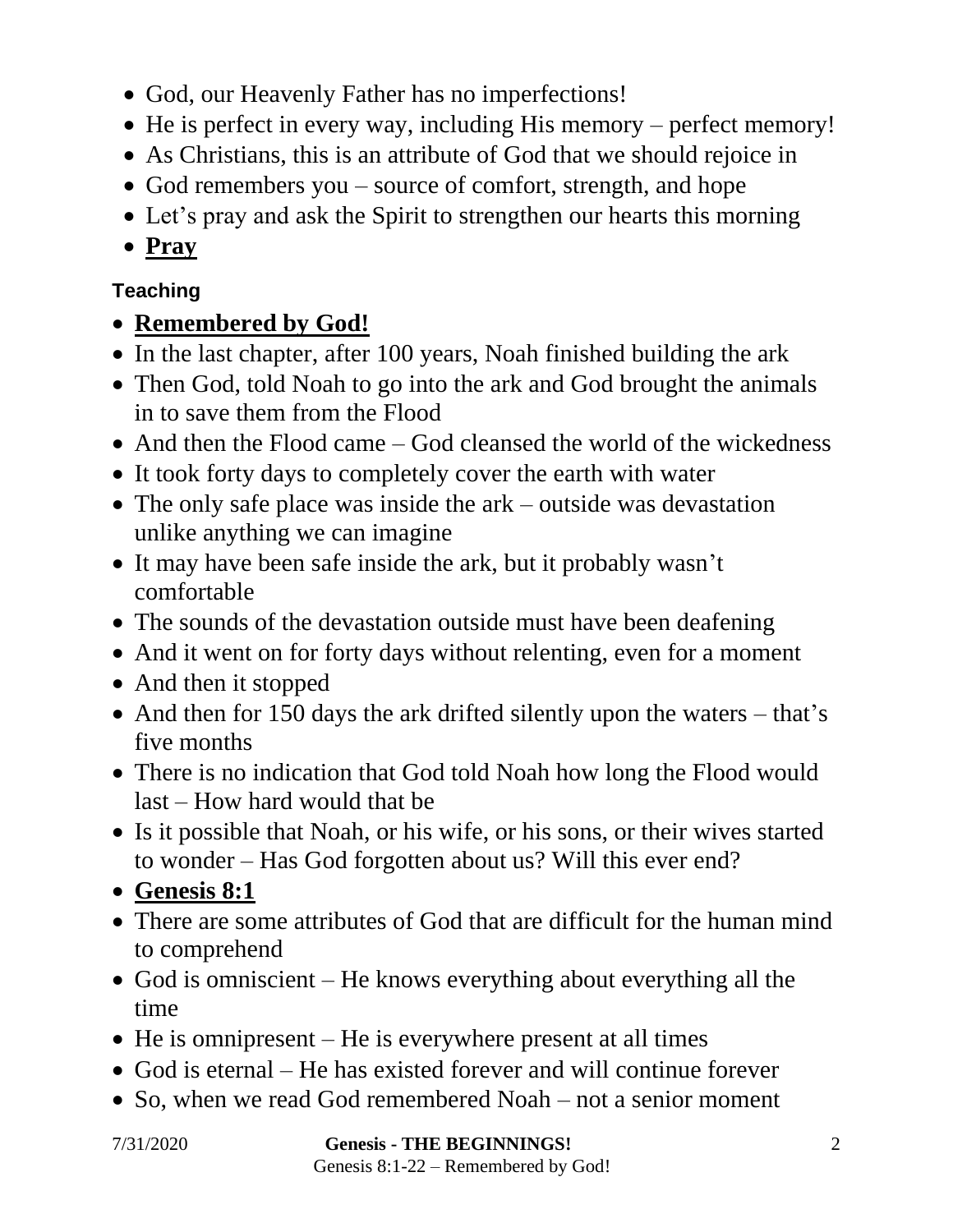- God didn't look down from heaven, see the ark floating on the water and say, 'Oops!'
- God is always thinking about His people **Psalm 139:17-18 How precious also are Your thoughts to me, O God! How great is the sum of them!** *If* **I should count them, they would be more in number than the sand; when I awake, I am still with You.**
- As humans, our minds are quickly overcrowded or distracted
- Not so with God, He can think about me and you constantly and everything else in the universe at the same time
- God is sovereign over all of creation He sustains it but that doesn't mean that He is always controlling every little detail
- For example God created man and woman gave them free will
- God allowed them to choose the life they wanted Adam and Eve sinned – God intervened – kicked them out of the Garden
- Mankind multiplied but God looked and saw that they were very wicked – intervened with a Flood
- But God doesn't just intervene for judgment
- God put Noah and his family into the ark with the animals to save them
- They couldn't stay in the ark forever God promised to save them, and to do that He was going to have to get them out of the ark
- When God remembers it means He is about to intervene in the affairs of man
- When God planned to destroy Sodom and Gomorrah, Abraham interceded to God on behalf of the righteous people there **Genesis 19:29**

**And it came to pass, when God destroyed the cities of the plain, that God remembered Abraham, and sent Lot out of the midst of the overthrow, when He overthrew the cities in which Lot had dwelt.**

- God intervened and saved Lot and his two daughters
- In 1 Samuel God remembered Hannah who was barren, intervened and gave her a son – Samuel
- This world is operating based upon the natural laws that God put into place and is influenced by mankind's freewill
- God remembered Noah  $=$  He is about to intervene supernaturally within the natural world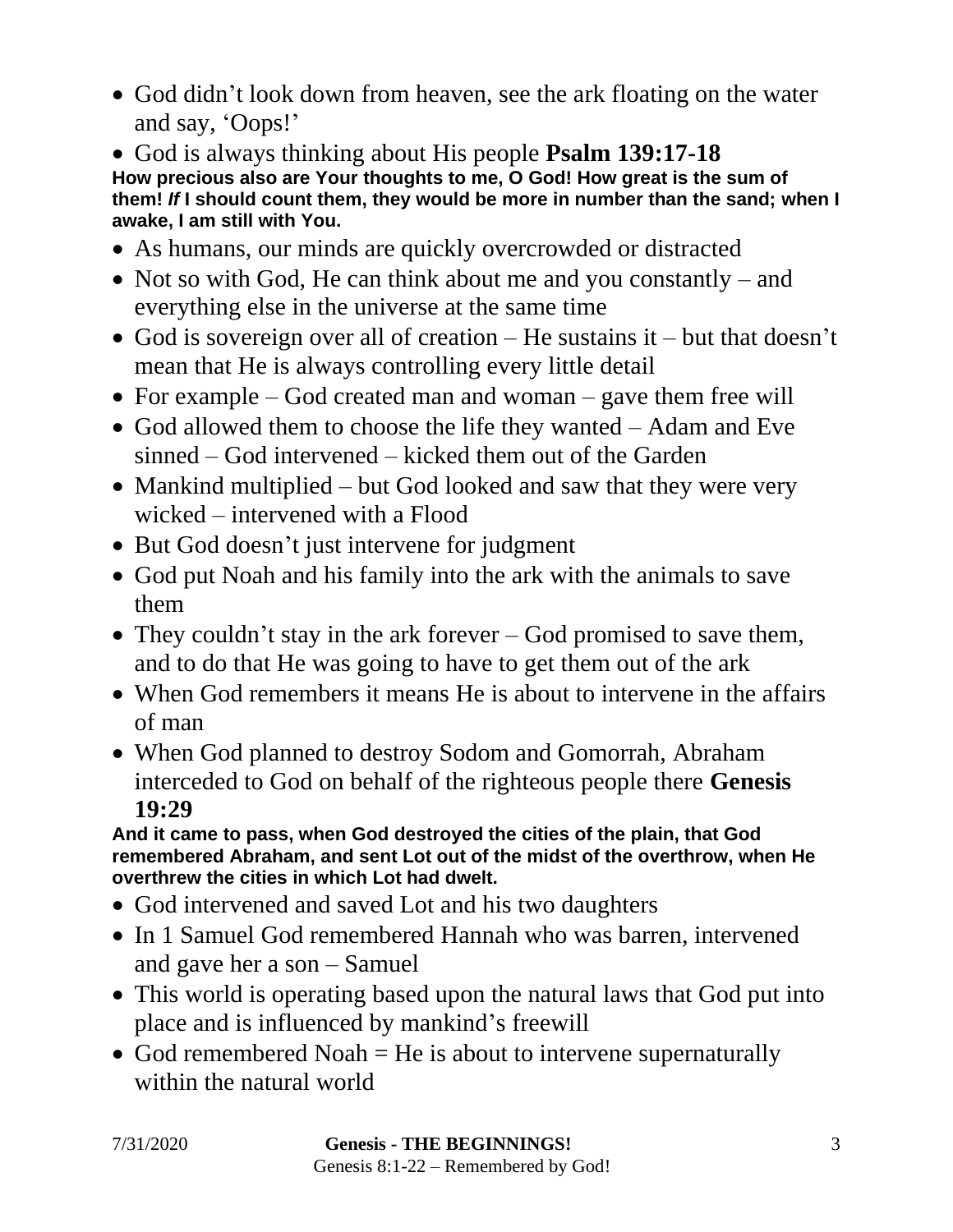- If God had not intervened, the ark would have floated on the water until every living thing died
- **Genesis 8:1b-4**
- After months of floating silently, the ark comes to rest on the mountains of Ararat – modern Turkey – actual location unknown
- **Genesis 8:5-7**
- The raven was one of the unclean birds
- It would have found plenty to eat with everything that had died in the flood
- **Genesis 8:8-12**
- The dove is one of the clean animals and is seen as a symbol of the Holy Spirit
- **Genesis 8:13-14**
- Noah is an amazing picture of faith and patience
- Noah can see that the earth is dry
- The olive branch means there is life once again on the earth
- And still he waits inside the ark for almost two more months
- I am guessing everyone was getting anxious about getting out of the ark
- But Noah was waiting for something

## • **Genesis 8:15-17**

- The last thing that was recorded as having been said to Noah was to get into the ark
- And because that was the last thing he heard, he waited there inside the ark until he heard something different
- Most of us would get along much better in life if we would just do what Noah did here – he waited on the Lord **Psalm 27:14**

**Wait on the LORD; be of good courage, and He shall strengthen your heart; wait, I say, on the LORD!**

- When you are not sure what to  $d\sigma$  do the last thing you believe God told you to do until He tells you to do something else!
- It had been a year since Noah heard the Lord tell him to go into the ark
- It might not be hard for us to imagine his wife, or his sons or their wives – somebody questioning why they were waiting to leave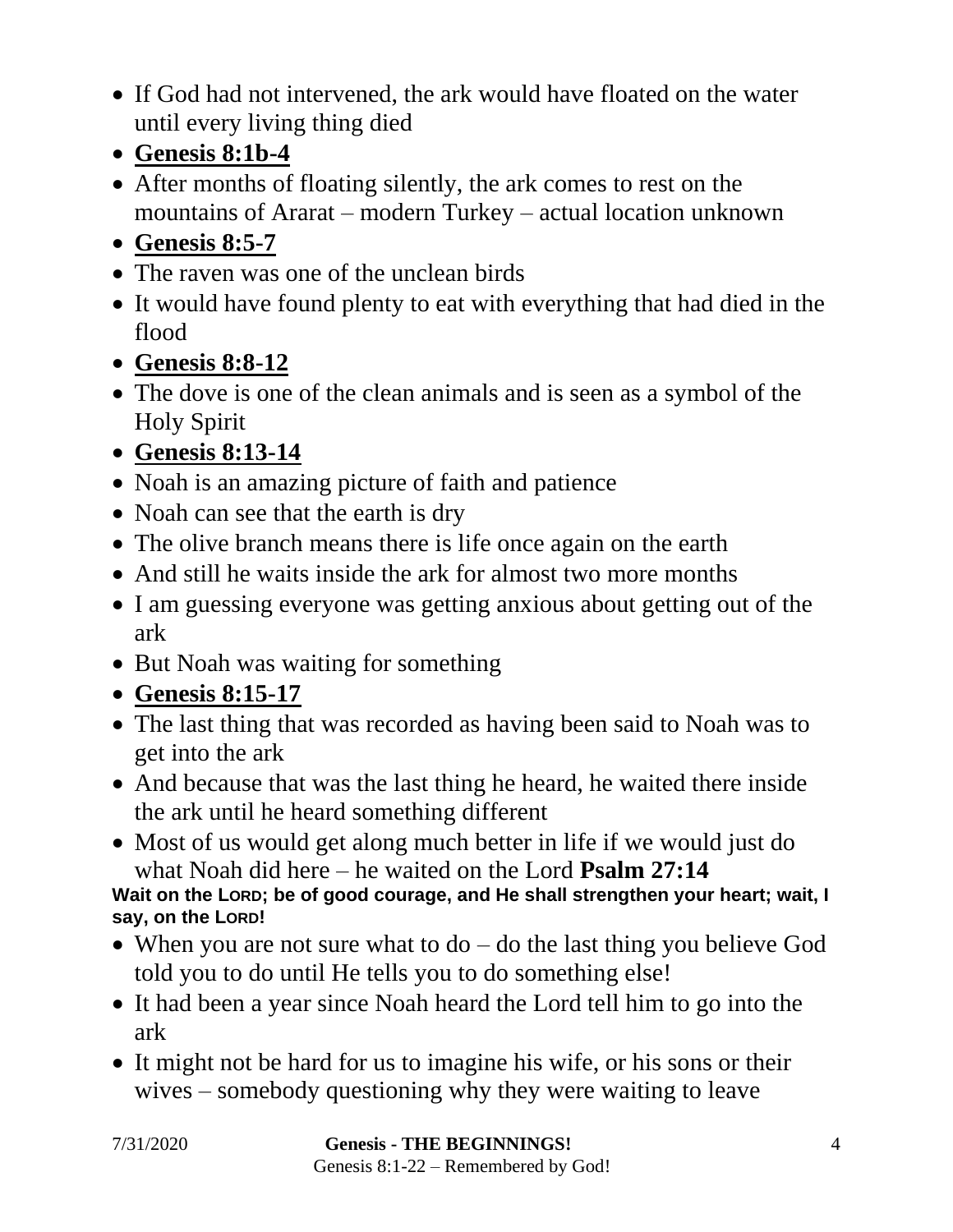- I can imagine Noah telling his family to be patient trust the Lord who carried us through the Flood and saved us
- Wait on Him who will not forget us
- Noah had faith and he used his faith to carry him through the difficult times, the silent times, the times when things didn't make sense
- And just as Noah obeyed God and went into the ark he obeyed God and left the ark
- Noah was a man of faith look at the first thing he does after leaving the ark
- **Genesis 8:18-20**
- Noah's first act after leaving the ark was to set up an altar and worship God
- This wasn't a sacrifice for sin, but a offering of thanksgiving and praise
- God had saved him and his family
- And we are told what God thought of Noah's offering
- **Genesis 8:21a**
- Soothing aroma = was pleasing to God
- One thing we need to keep in mind what Noah sacrificed and how he did it was important – but not most important **Psalm 51:16-17**

**For You do not desire sacrifice, or else I would give** *it;* **You do not delight in burnt offering. The sacrifices of God** *are* **a broken spirit, a broken and a contrite heart these, O God, You will not despise.**

- It is the state of the heart that God most cares about
- God closes this chapter with a promise to Noah, all his descendants, and to the whole world
- **Genesis 8:21b-22**
- God promised to never destroy the earth again like He had just done
- In the next chapter we will see this promise ratified as a covenant that comes with a visible sign – next week
- God remembered Noah He intervened on his behalf
- God never forgets His people
- Though sometimes He sends them into terrible storms like He did with Noah and his family
- Even though it was terror outside they were safe inside